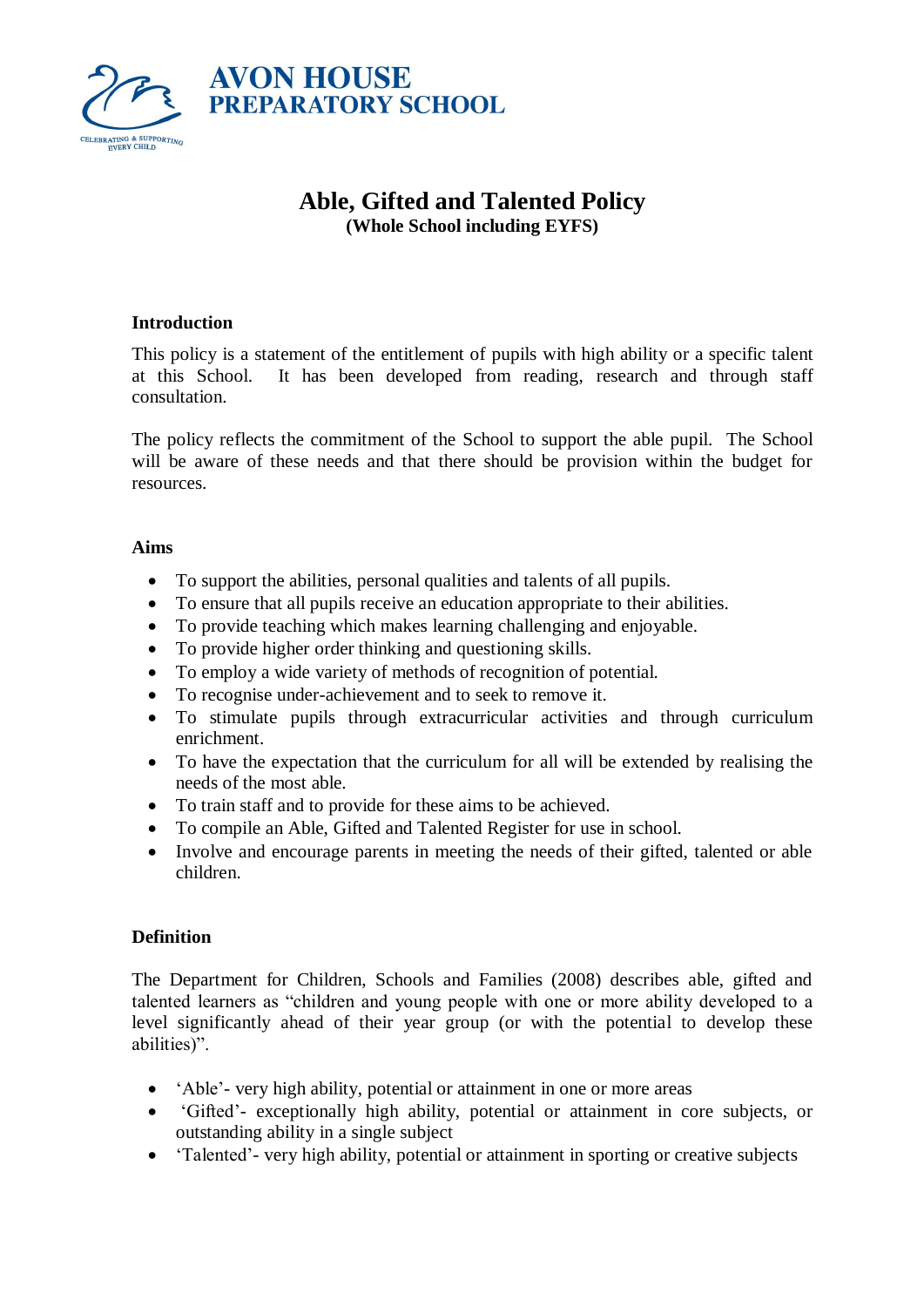

The term 'Able, Gifted and Talented' is not to be understood as referring to the most able children in the national population. The term should be seen as relative and refers to the top 5% to 10% of any school, regardless of the ability profile of pupils at the school.

Within the school we recognise that Able, Gifted and Talented pupils can be:

- good 'all rounders'
- high achievers in one area
- of high ability but have for example poor writing skills.

We also recognise that those pupils who are Able, Gifted and Talented do not always show their ability. Such pupils are Able, Gifted and Talented even though their abilities may be hidden or remain as potential.

## **Recognition**

Able, Gifted and Talented pupils are identified by making a judgement based on an analysis of various sources of information including:

- Test scores (end of module/year levels ie INCAS)
- Teacher nomination (based on classroom observation, checklists and assessment, discussions with pupils, work scrutiny, background knowledge)
- Predicted test/ examination results
- Reading ages
- The expertise of the Co-ordinator in supporting the judgement of the teacher

No one single method can be entirely accurate.

The identification process is ongoing and begins when each child joins our school. Pupils who attend Foundation 1 have observational reports written about them, which include specific aptitude in a particular area. Pupils in Foundation 2 are assessed using the Early Learning Goals. This gives information about their developing skills and aptitude across several areas of learning. At this stage children who are developing specific skills in areas are monitored and stretched but may not be recorded on Avon House's Able, Gifted and Talented register.

The school will seek to provide an enriched curriculum for all pupils. Through this it will be possible to identify the most able. The school will then seek to further provide.

Provide - Identify - Provide

#### **Organisation**

Acceleration is not usually recommended because there may be social difficulties through differences in levels of maturity. On most occasions it should be possible to address the needs of these pupils within the appropriate year group.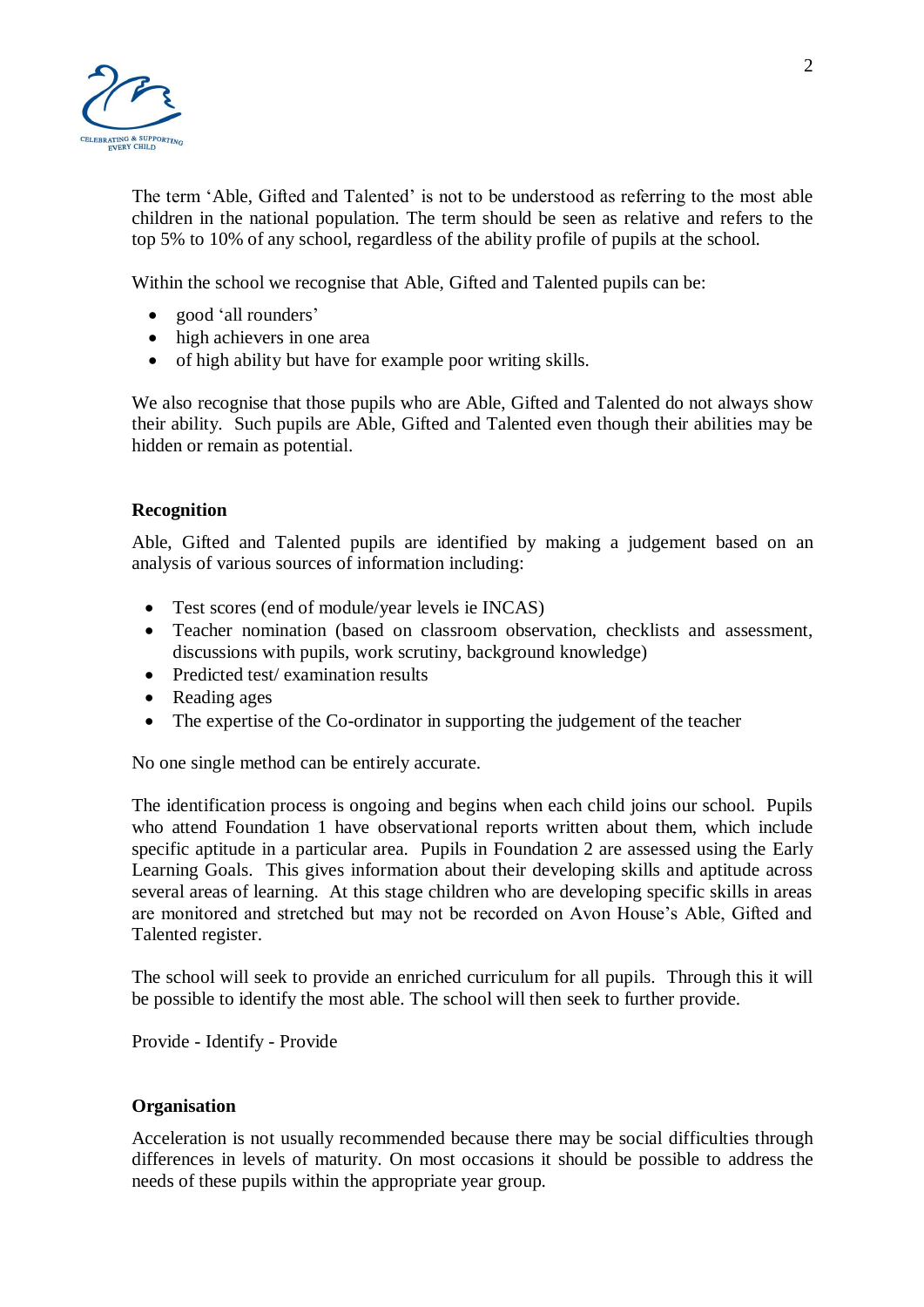

However, there will be times when it will be appropriate for pupils to work with older children.

#### **Classwork**

Enrichment/extension work is provided by all teachers in all classes as part of normal differentiated provision. This is shown on planning documents. Working with others of like ability is important. This can be made possible by group work, or by the use of setting. Differentiation should provide activities requiring higher order thinking skills. Gifted pupils need to be challenged. The role of the teacher is vital in challenging the thinking of the gifted child.

## **Extra-Curricular Activities**

These are highly valued for the Gifted and Talented pupil and include:

- Club activities curriculum subjects, eco club, arts and crafts, quiz club, geeks and boffins club etc.
- Activity days and master classes.
- Maths, science and general knowledge quiz teams.
- The use of specialists e.g. visiting artists and authors, instrument teachers.
- Instrumental/music exams.
- English Speaking and Listening Board exams
- Performance assemblies, plays, concerts and house competitions.
- A broad, creative curriculum with plenty of differentiation, giving pupils a chance to thrive.

#### **Co-ordinating and Monitoring**

The following people can support this through regular reviews:

- Gifted and Talented Co-ordinator/Leading Teacher
- Subject leaders

#### **Review and Development**

Each year the School will draw up a register of able pupils in each year group. The Senior Leadership Team in its meetings will keep this list under review.

#### **Partnership with Parents**

Parents and teachers will work together for the needs of the Able, Gifted and Talented child. Prep school parents will receive a letter to inform them that their child is on the Able, Gifted and Talented Register and the provision that is put in place for their child. The School reviews its register every year so a child's place on the list is fluid.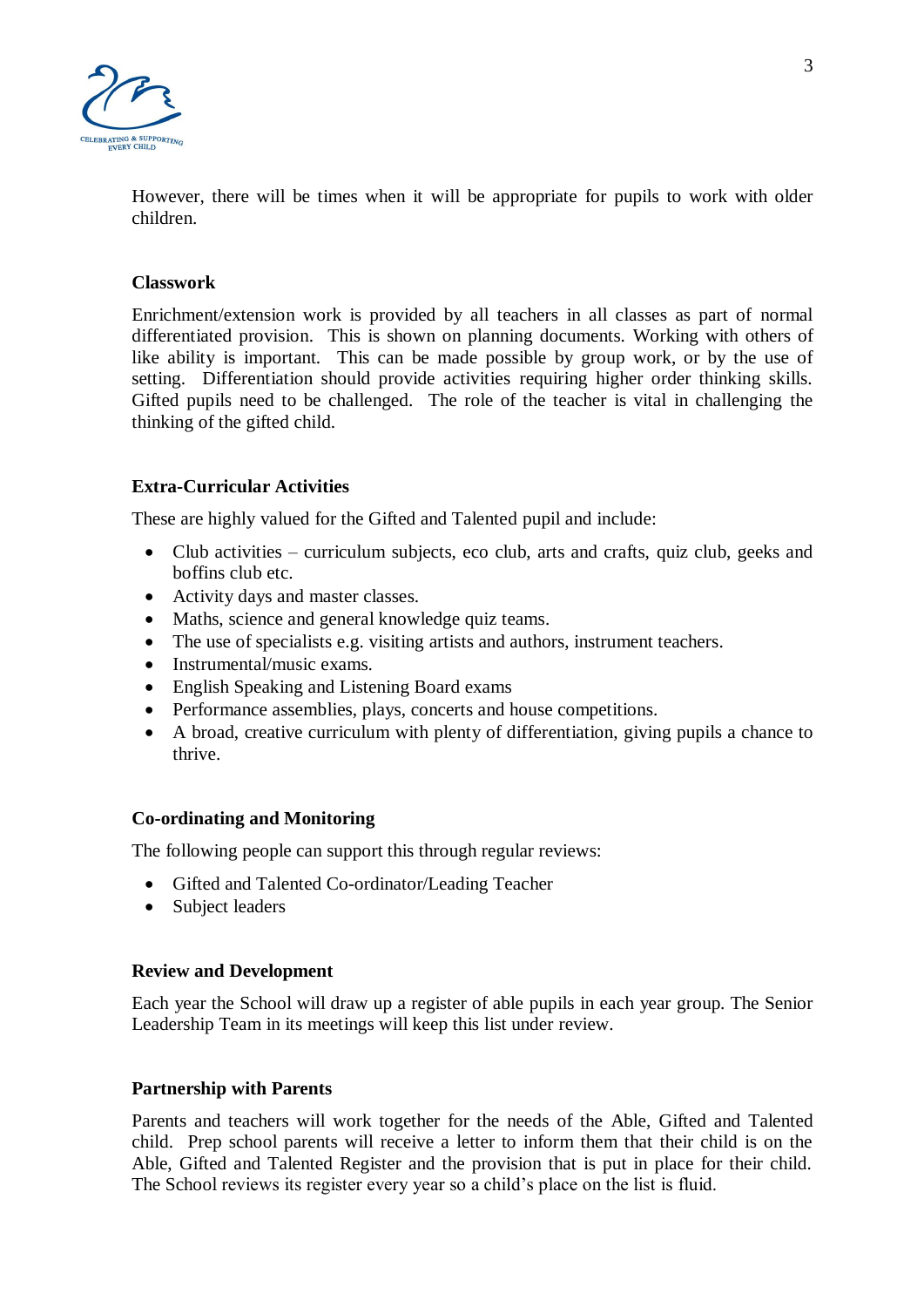

# **Secondary Transfer**

The school will liaise with local secondary schools to provide information on Able, Gifted and Talented pupils.

# **How Avon House implement and apply Gifted and Talented in school.**

- All staff have access to the nomination forms (see Appendix 1) which clearly identify each area of the gifted and talented process. These forms are available in the staff room. Once a member of staff nominates, there will be consultation with the Gifted and Talented Co-ordinator. Once it is mutually agreed that the pupil needs to be identified on the register, the coordinator will add the pupil to the register.
- New pupils can be added at any time during an academic year.
- The same applies to pupils who need to be removed if their gift and/or talent is not being maintained.
- Yearly reviews will take place with class teachers and the Co-ordinator as needed.
- All staff have access to the register so they can plan accordingly. Specialist teachers are reminded to access this at regular (termly) intervals.
- At Avon House we have a stimulating range of after school activities or lunch time clubs eg drama, choir, a full list of which is available in the termly school calendar. Pupils who are identified as Able, Gifted or Talented have the opportunity to stretch their abilities through these clubs.
- Class teachers will ensure that planning includes identification of Gifted and Talented if appropriate.
- Any pupil who is demonstrating a gift or a talent outside of school can be identified and, if appropriate, this could be utilised in school.
- The Co-ordinator has supplied (and will continue to do so through the academic year) subject guidance materials designed to help new and experienced staff identify and support the Gifted and Talented cohort.
- Inset sessions will be used to report back on procedures currently in operation and to discuss new initiatives designed to improve our teaching of Gifted and Talented pupils still further.

Reviewed October 2018 EW Reviewed July 2019 EW Reviewed August 2020 EW